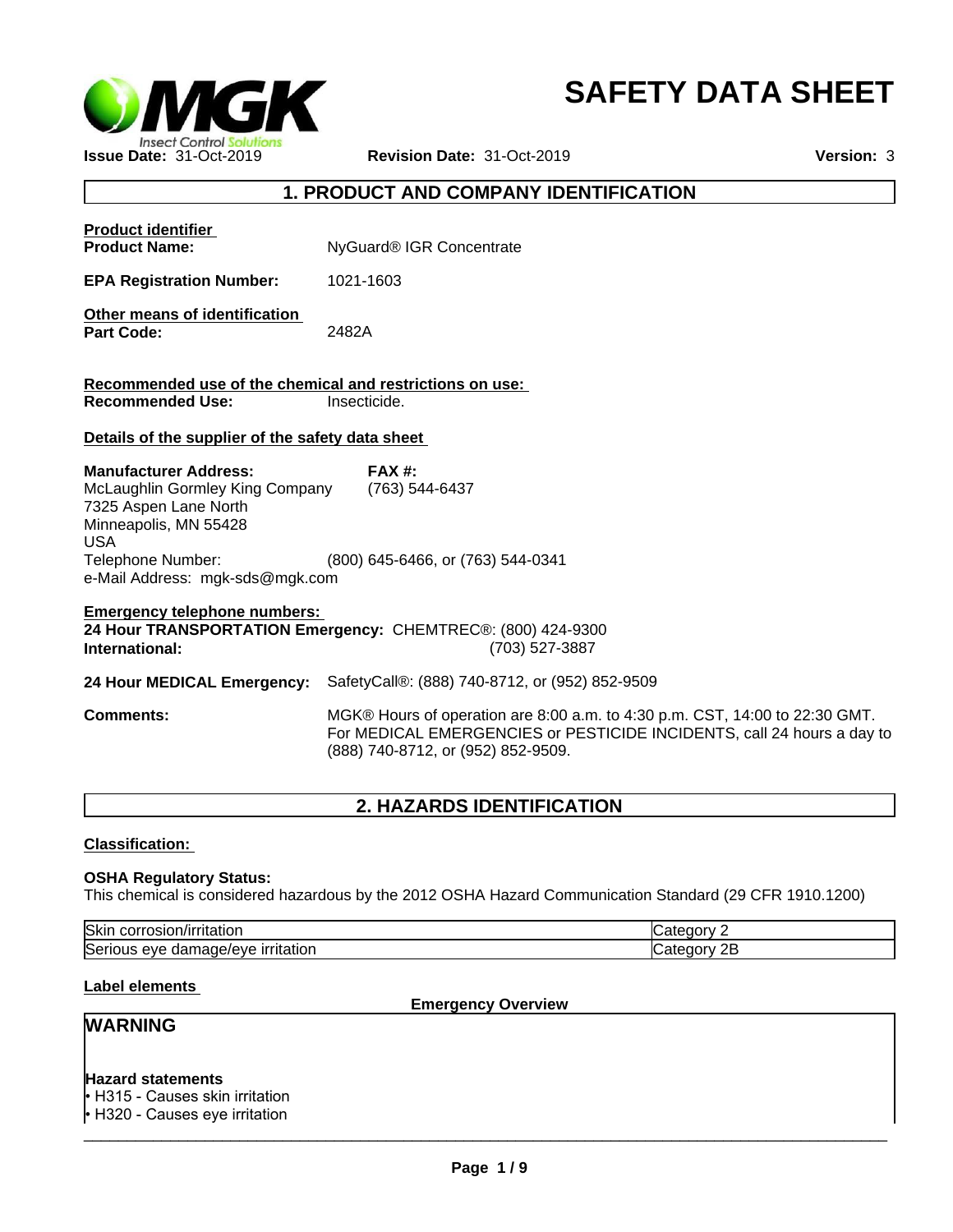

## **Precautionary Statements - Prevention:**

P264 - Wash face, hands and any exposed skin thoroughly after handling P280 - Wear protective gloves/protective clothing/eye protection/face protection

#### **Precautionary Statements - Response:**

P321 - Specific treatment (see Section 4/ First Aid). P305 + P351 + P338 - IF IN EYES: Rinse cautiously with water for several minutes. Remove contact lenses, if present and easy to do. Continue rinsing P337 + P313 - If eye irritation persists: Get medical advice/attention P302 + P352 - IF ON SKIN: Wash with plenty of soap and water P332 + P313 - If skin irritation occurs: Get medical advice/attention P362 - Take off contaminated clothing and wash before reuse

#### **Precautionary Statements - Storage:**

P404 - Store in a closed container

#### **Precautionary Statements - Disposal:**

P501 - Dispose of contents/container to an approved waste disposal plant

#### **Hazards not otherwise classified (HNOC):**

Do not use this product in or on electrical equipment due to the possibility of shock hazard.

## **3. COMPOSITION/INFORMATION ON INGREDIENTS**

| Chemical<br>Name                         | $\mathbf{A} \mathbf{A} \mathbf{B}$<br>, нс<br>JAJ. | Weight-%      |
|------------------------------------------|----------------------------------------------------|---------------|
| AR®)<br>(NY<br>oroxvter<br>ovrin/<br>1nr | 05727.60<br>- הר<br>ו טו<br>، ب<br>vv              | $\sim$<br>v.v |

\*The exact percentage (concentration) of composition has been withheld as a trade secret

Comments: Ingredients not identified are proprietary or non-hazardous. Values are not product specifications.

## **4. FIRST AID MEASURES**

#### **Aspiration pneumonia hazard:** •Notapplicable

#### **Description of first aid measures:**

| Eye contact:         | Immediately flush with plenty of water. After initial flushing, remove any contact<br>lenses and continue flushing for at least 15 minutes. Keep eye wide open while<br>rinsing. If symptoms persist, call a physician. |
|----------------------|-------------------------------------------------------------------------------------------------------------------------------------------------------------------------------------------------------------------------|
| <b>Skin Contact:</b> | Immediate medical attention is not required. Wash off immediately with soap and                                                                                                                                         |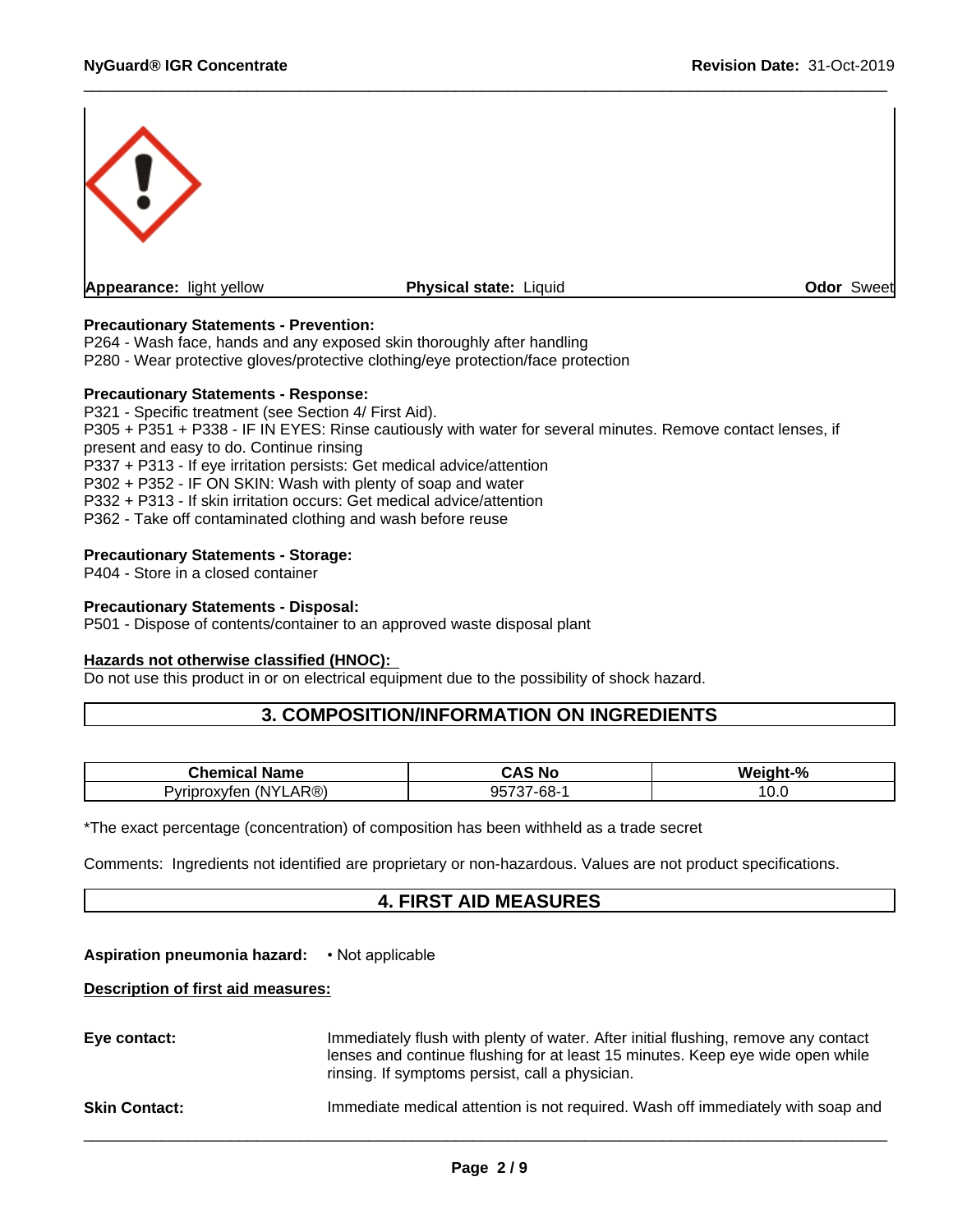|                                            | plenty of water while removing all contaminated clothes and shoes. If skin irritation<br>persists, call a physician.                                                                                                                                                                                      |
|--------------------------------------------|-----------------------------------------------------------------------------------------------------------------------------------------------------------------------------------------------------------------------------------------------------------------------------------------------------------|
| Ingestion:                                 | Clean mouth with water and drink afterwards plenty of water. Never give anything<br>by mouth to an unconscious person. Call a physician. Do NOT induce vomiting.                                                                                                                                          |
| Inhalation:                                | Immediate medical attention is not required. Move to fresh air in case of accidental<br>inhalation of vapors or decomposition products. If symptoms persist, call a<br>physician. Immediate medical attention is required. Call a physician or poison<br>control center immediately. Toxic by inhalation. |
| Self-protection of the First<br>Responder: | Use personal protective equipment as required.                                                                                                                                                                                                                                                            |
| Note to physicians:                        | Treat symptomatically                                                                                                                                                                                                                                                                                     |

# **5. FIRE-FIGHTING MEASURES**

## **Suitable extinguishing media**

Use extinguishing measures that are appropriate to local circumstances and the surrounding environment.

#### **Unsuitable extinguishing media:**

Caution: Use of water spray when fighting fire may be inefficient.

**Hazardous combustion products:** Carbon monoxide, Carbon dioxide (CO2).

#### **Specific hazards arising from the chemical**

No information available.

#### **Explosion data Sensitivity to Mechanical Impact:** None. **Sensitivity to Static Discharge:** None.

## **Protective equipment and precautions for firefighters:**

As in any fire, wear self-contained breathing apparatus pressure-demand, MSHA/NIOSH (approved or equivalent) and full protective gear.

## **6. ACCIDENTAL RELEASE MEASURES**

#### **Personal precautions, protective equipment and emergency procedures**

| <b>Personal precautions:</b>                         | Use personal protective equipment as required. Evacuate personnel to safe areas.<br>Keep people away from and upwind of spill/leak.                                                                                                                                                                                |
|------------------------------------------------------|--------------------------------------------------------------------------------------------------------------------------------------------------------------------------------------------------------------------------------------------------------------------------------------------------------------------|
| <b>Environmental precautions:</b>                    | Prevent further leakage or spillage if safe to do so. Do not allow into any sewer, on<br>the ground or into any body of water. Prevent product from entering drains. Local<br>authorities should be advised if significant spillages cannot be contained. See<br>Section 12 for additional ecological information. |
| Methods and material for containment and cleaning up |                                                                                                                                                                                                                                                                                                                    |
| <b>Methods for containment:</b>                      | Prevent further leakage or spillage if safe to do so.                                                                                                                                                                                                                                                              |
| Methods for cleaning up:                             | Dam up. Soak up with inert absorbent material. Pick up and transfer to properly                                                                                                                                                                                                                                    |

# labeled containers. Clean contaminated surface thoroughly.

## **7. HANDLING AND STORAGE**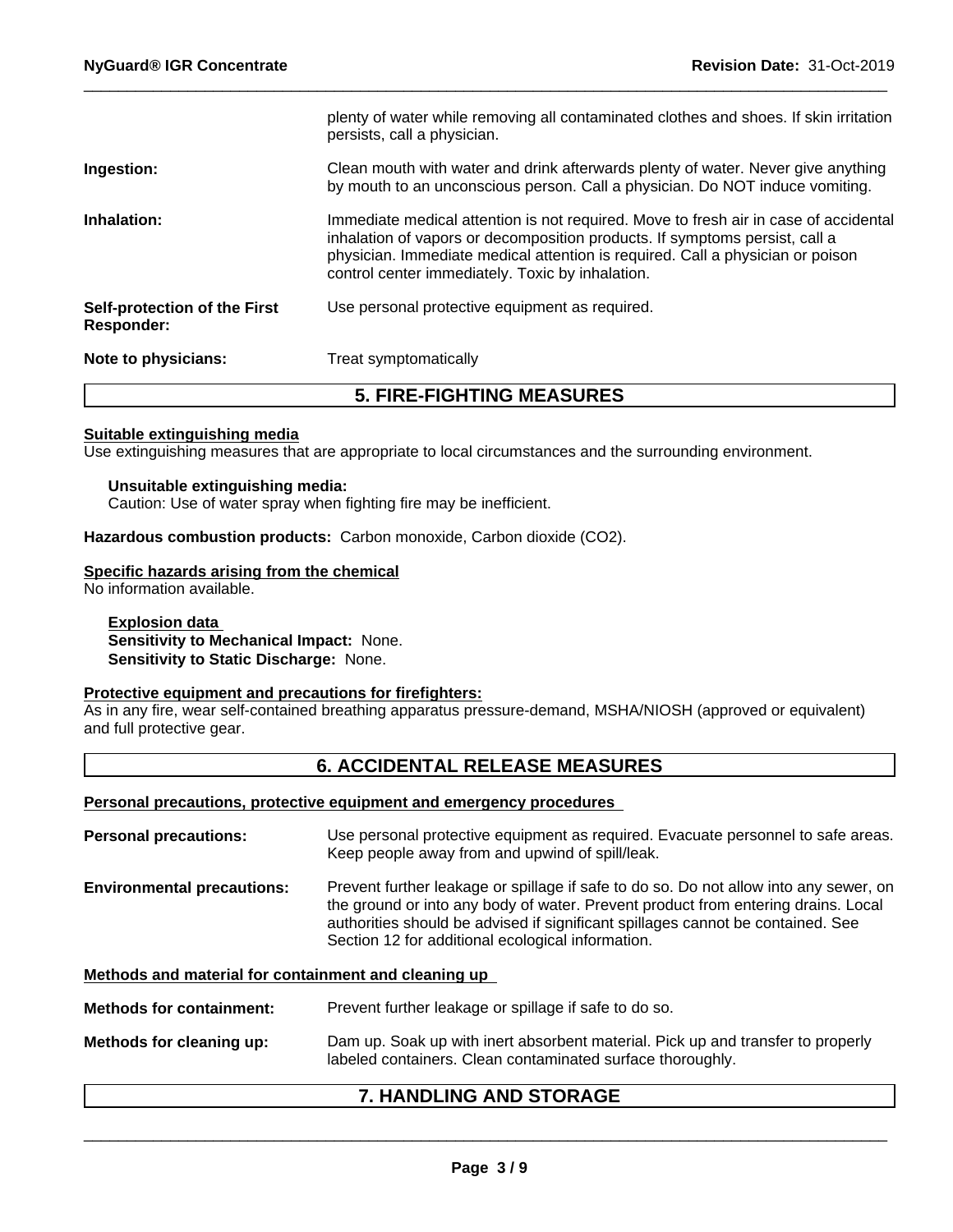#### **Precautions for safe handling**

| Advice on safe handling: | Use personal protective equipment as required. Ensure adequate ventilation,      |
|--------------------------|----------------------------------------------------------------------------------|
|                          | especially in confined areas. Use with local exhaust ventilation. Do not breathe |
|                          | dust/fume/gas/mist/vapors/spray. For more information, see product label.        |

#### **Conditions for safe storage, including any incompatibilities**

**Storage Conditions:** Keep container tightly closed in a dry and well-ventilated place. Keep containers tightly closed in a cool, well-ventilated place. Keep in properly labeled containers. For more information, see product label.

# **8. EXPOSURE CONTROLS/PERSONAL PROTECTION**

#### **Control parameters**

| <b>Exposure Guidelines:</b> | This product, as supplied, does not contain any hazardous materials with          |
|-----------------------------|-----------------------------------------------------------------------------------|
|                             | occupational exposure limits established by the region specific regulatory bodies |

#### **Appropriate engineering controls**

**Engineering Controls:** Safety showers Eyewash stations Ventilation systems

#### **Individual protection measures, such as personal protective equipment**

| <b>Eye/face protection:</b>                      | Wear safety glasses with side shields (or goggles). Tight sealing safety goggles.<br>Face protection shield.                                                                                                                                                                                                                        |
|--------------------------------------------------|-------------------------------------------------------------------------------------------------------------------------------------------------------------------------------------------------------------------------------------------------------------------------------------------------------------------------------------|
| Skin and body protection:                        | Wear protective gloves and protective clothing.                                                                                                                                                                                                                                                                                     |
| <b>Respiratory protection:</b>                   | If exposure limits are exceeded or irritation is experienced, NIOSH/MSHA<br>approved respiratory protection should be worn. Positive-pressure supplied air<br>respirators may be required for high airborne contaminant concentrations.<br>Respiratory protection must be provided in accordance with current local<br>regulations. |
| <b>General Hygiene</b><br><b>Considerations:</b> | When using do not eat, drink or smoke. Wash contaminated clothing before reuse.<br>Regular cleaning of equipment, work area and clothing is recommended.                                                                                                                                                                            |

# **9. PHYSICAL AND CHEMICAL PROPERTIES**

#### **Information on basic physical and chemical properties:**

| <b>Physical state:</b>          | Liquid                   |                           |
|---------------------------------|--------------------------|---------------------------|
| Appearance:<br>Odor             | light yellow<br>Sweet    |                           |
| <b>Odor threshold:</b>          | No information available |                           |
| <b>Color (Gardner Scale):</b>   | 3                        |                           |
| Property:                       | Values:                  | Comment: • Method         |
| pH:                             |                          | @ 10% in H <sub>2</sub> O |
| Melting point / freezing point: | No information available |                           |
| Boiling point / boiling range:  | No information available |                           |
| Flash point:                    | > 93.3 °C / > 200.0 °F   | Tag Closed Cup            |
|                                 |                          |                           |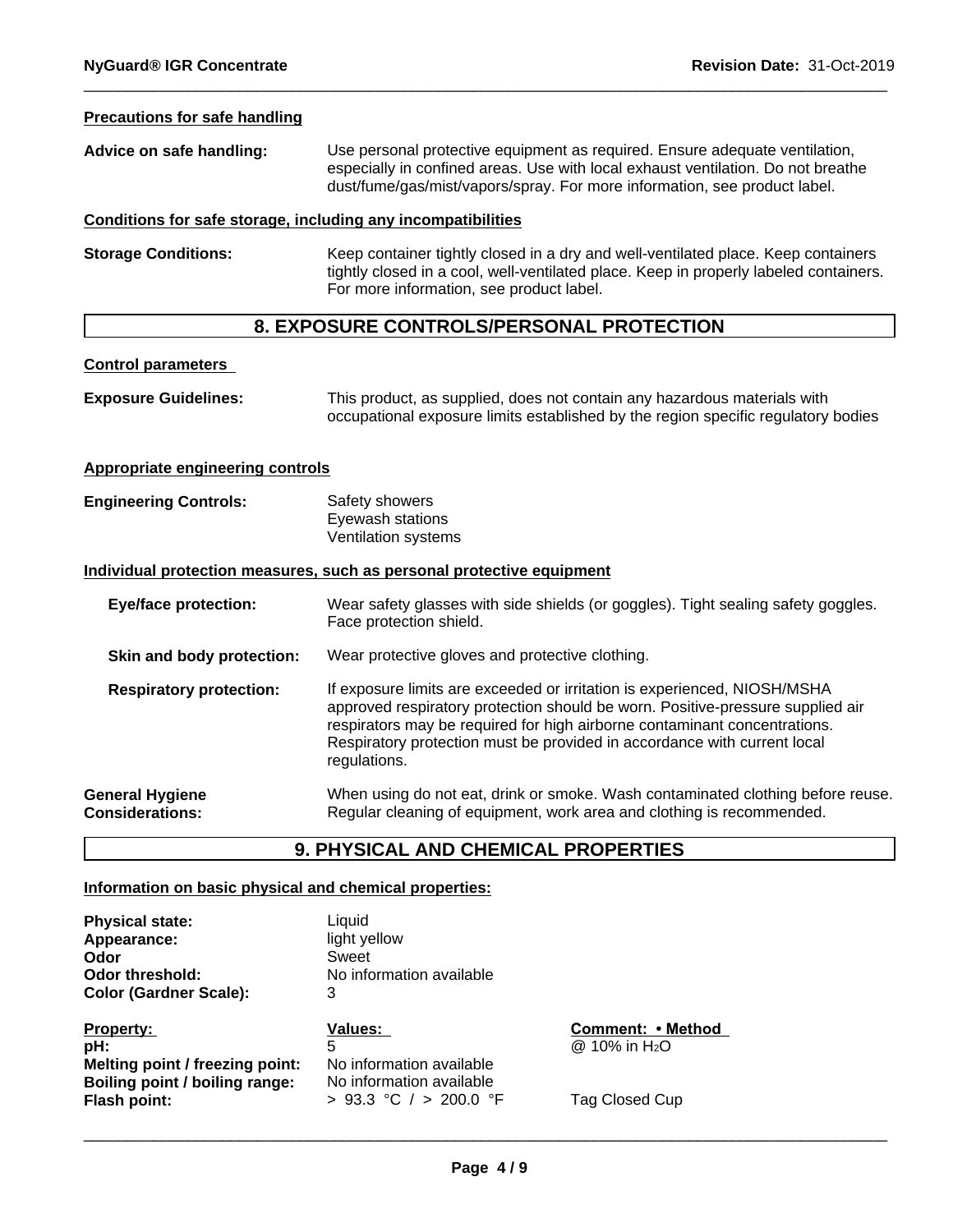| <b>Evaporation rate:</b><br>Flammability (solid, gas):<br><b>Upper flammability limit (UEL):</b><br>Lower flammability limit (LEL): | No information available<br>No information available<br>No information available<br>No information available |           |
|-------------------------------------------------------------------------------------------------------------------------------------|--------------------------------------------------------------------------------------------------------------|-----------|
| Vapor pressure:                                                                                                                     | No information available                                                                                     |           |
| Vapor density:                                                                                                                      | No information available                                                                                     |           |
| <b>Specific Gravity:</b>                                                                                                            | 0.939                                                                                                        | @ 20.0 °C |
| <b>Water solubility:</b>                                                                                                            | No information available                                                                                     |           |
| <b>Partition coefficient; n-Octanol/</b><br>Water:                                                                                  | No information available                                                                                     |           |
| <b>Autoignition temperature:</b>                                                                                                    | No information available                                                                                     |           |
| <b>Decomposition temperature:</b>                                                                                                   | No information available                                                                                     |           |
| Kinematic viscosity:                                                                                                                | No information available                                                                                     |           |
| <b>Dynamic viscosity:</b>                                                                                                           | 28 cPs                                                                                                       | @ 22.0 °C |
| <b>Refractive Index:</b>                                                                                                            | 1.4723                                                                                                       | @ 25.0 °C |
| <b>Other Information:</b>                                                                                                           |                                                                                                              |           |
| VOC Content (%):                                                                                                                    | 0                                                                                                            |           |
| <b>Miscibility/ Solubility:</b>                                                                                                     |                                                                                                              |           |
| Water:                                                                                                                              | Partially miscible                                                                                           |           |
| Alcohol:                                                                                                                            | <b>Miscible</b>                                                                                              |           |
| <b>Aromatic solvents:</b>                                                                                                           | Miscible                                                                                                     |           |
| <b>Petroleum distillates:</b>                                                                                                       | Partially miscible                                                                                           |           |

# **10. STABILITY AND REACTIVITY**

**Reactivity** 

No data available

#### **Chemical stability**

Stable under recommended storage conditions.

#### **Possibility of Hazardous Reactions**

None under normal processing.

**Hazardous polymerization:** Hazardous polymerization does not occur.

#### **Conditions to avoid**

Extremes of temperature and direct sunlight.

## **Incompatible materials:**

Incompatible with strong acids and bases. Incompatible with oxidizing agents.

#### **Hazardous Decomposition Products**

Carbon monoxide, Carbon dioxide (CO2).

# **11. TOXICOLOGICAL INFORMATION**

## **Numerical measures of toxicity - Product Information**

| Oral LD <sub>50</sub>         | $>5,000$ mg/kg (rat)                        |
|-------------------------------|---------------------------------------------|
| <b>Dermal LD<sub>50</sub></b> | $>5,000$ mg/kg (rabbit)                     |
| <b>Inhalation LC50</b>        | $>5.05$ mg/L, (rat; 4 hours)                |
| Eye contact:                  | Irritation cleared within 7 days. (rabbit). |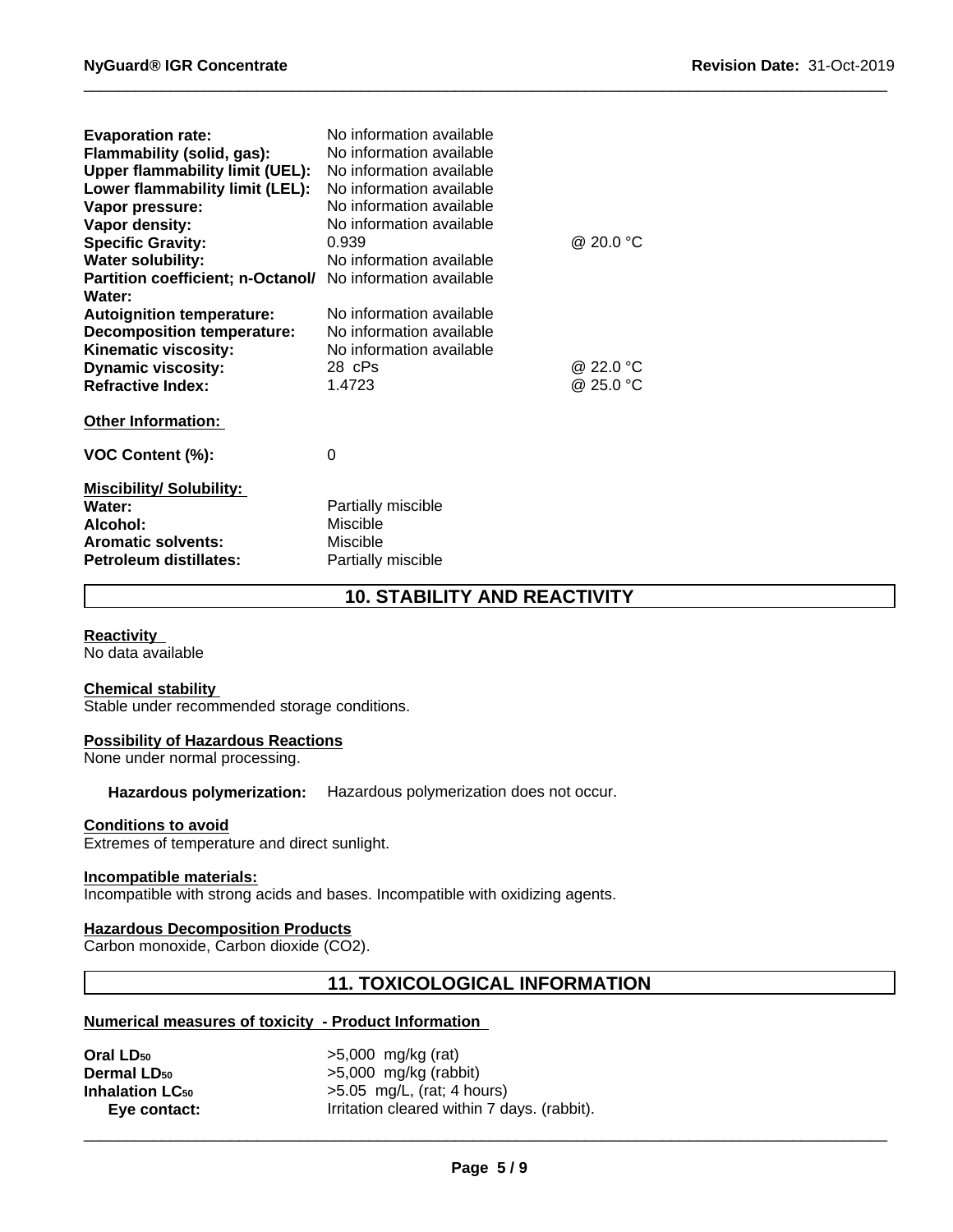| <b>Skin Contact:</b>             | Slight irritation at 72 hours. (rabbit).                                                                 |
|----------------------------------|----------------------------------------------------------------------------------------------------------|
| <b>Skin Irritation Index:</b>    | 2.5                                                                                                      |
| <b>Sensitization:</b>            | Negative. (guinea pig).                                                                                  |
| Carcinogenicity                  | This product does not contain any carcinogens or potential carcinogens as listed<br>by OSHA, IARC or NTP |
| <b>Reproductive toxicity:</b>    | No information available.                                                                                |
| <b>Developmental Toxicity</b>    | No information available.                                                                                |
| Teratogenicity:                  | No information available.                                                                                |
| <b>STOT - single exposure:</b>   | No information available.                                                                                |
| <b>STOT - repeated exposure:</b> | No information available.                                                                                |
| <b>Chronic toxicity:</b>         | Avoid repeated exposure.                                                                                 |

# **12. ECOLOGICAL INFORMATION**

#### **Ecotoxicity:**

#### **Persistence and degradability**

No information available.

#### **Bioaccumulation**

No information available.

#### **Other adverse effects:** No information available

#### **Environmental hazards (EPA):**

Do not discharge effluent containing this product into lakes, streams, ponds, estuaries, oceans or other waters unless in accordance with the requirements of a National Pollutant Discharge Elimination System (NPDES) permit and the permitting authority has been notified in writing prior to discharge. Do not discharge effluent containing this product to sewer systems without previously notifying the local sewage treatment plant authority. For guidance contact your State Water Board or Regional Office of the EPA.

# **13. DISPOSAL CONSIDERATIONS**

#### **Waste treatment methods**

**Disposal of wastes:** Disposal should be in accordance with applicable regional, national and local laws and regulations. For more information, see product label.

**Contaminated packaging:** For more information, see product label.

## **14. TRANSPORT INFORMATION**

## **DOT (Department of Transportation)**

| <b>Proper Shipping Name:</b> | Insecticides, Insect or Animal Repellent, Liquid |
|------------------------------|--------------------------------------------------|
| <b>Hazard Class:</b>         | This material is not hazardous.                  |

#### **Air (IATA/ ICAO)**

| <b>Proper Shipping Name:</b> | Insecticides, Insect or Animal Repellent, Liquid |
|------------------------------|--------------------------------------------------|
| <b>Hazard Class:</b>         | This material is not hazardous.                  |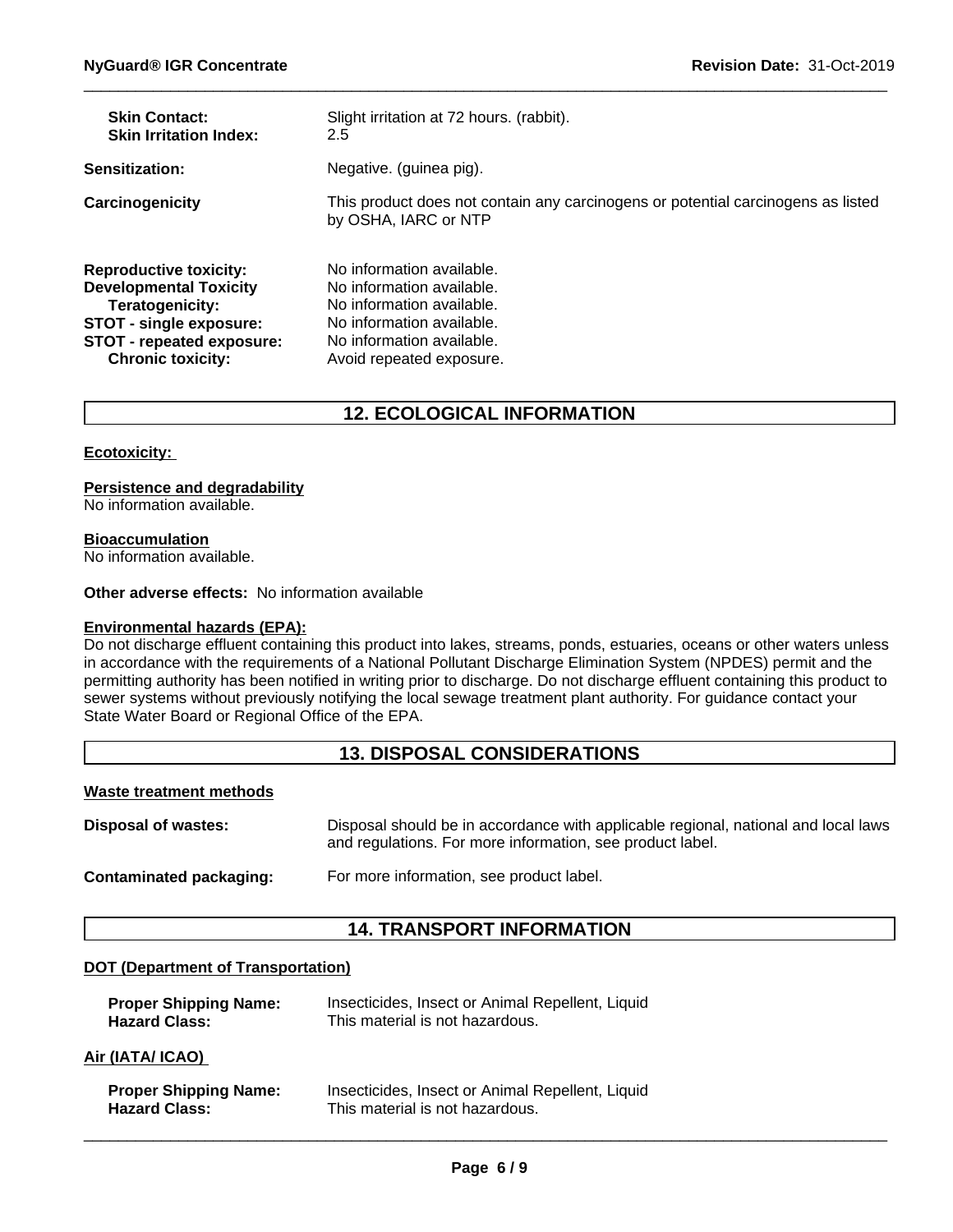#### **Vessel (IMO/ IMDG)**

| <b>Proper Shipping Name:</b> | Insecticides, Insect or Animal Repellent, Liquid |
|------------------------------|--------------------------------------------------|
| <b>Hazard Class:</b>         | This material is not hazardous.                  |

# **15. REGULATORY INFORMATION**

#### **US Federal Regulations**

#### **SARA 313**

Section 313 of Title III of the Superfund Amendments and Reauthorization Act of 1986 (SARA). This product contains a chemical or chemicals which are subject to the reporting requirements of the Act and Title 40 of the Code of Federal Regulations, Part 372

| <b>Chemical Name</b>                                 | <b>SARA 313 - Threshold Values %</b> |
|------------------------------------------------------|--------------------------------------|
| Poly(oxy-1,2-ethanediyl),                            |                                      |
| .alpha.-(4-nonylphenyl)-.omega.-hydroxy-, branched - |                                      |
| 127087-87-0                                          |                                      |

## **SARA 311/312 Hazard**

| <b>Categories</b>                 |     |  |
|-----------------------------------|-----|--|
| Acute health hazard               | Yes |  |
| <b>Chronic Health Hazard</b>      | Nο  |  |
| Fire hazard                       | Nο  |  |
| Sudden release of pressure hazard | No  |  |
| <b>Reactive Hazard</b>            | No  |  |

## **CWA (Clean Water Act)**

This product does not contain any substances regulated as pollutants pursuant to the Clean Water Act (40 CFR 122.21 and 40 CFR 122.42)

#### **CERCLA**

This material, as supplied, does not contain any substances regulated as hazardous substances under the Comprehensive Environmental Response Compensation and Liability Act (CERCLA) (40 CFR 302) or the Superfund Amendments and Reauthorization Act (SARA) (40 CFR 355). There may be specific reporting requirements at the local, regional, or state level pertaining to releases of this material

#### **US State Regulations:**

#### **California Proposition 65:**

This product does not contain any intentionally added Proposition 65 chemicals

#### **U.S. EPA Label Information:**

#### **EPA Registration Number:** 1021-1603

#### **Difference between SDS and EPA (FIFRA) Pesticide label:**

This chemical is a pesticide product registered by the United States Environmental Protection Agency and is subject to certain labeling requirements under federal pesticide law. These requirements differ from the classification criteria and hazard information required for Safety Data Sheets (SDS), and for workplace labels of non-pesticide chemicals. The pesticide label also includes other important information, including directions for use. The hazard information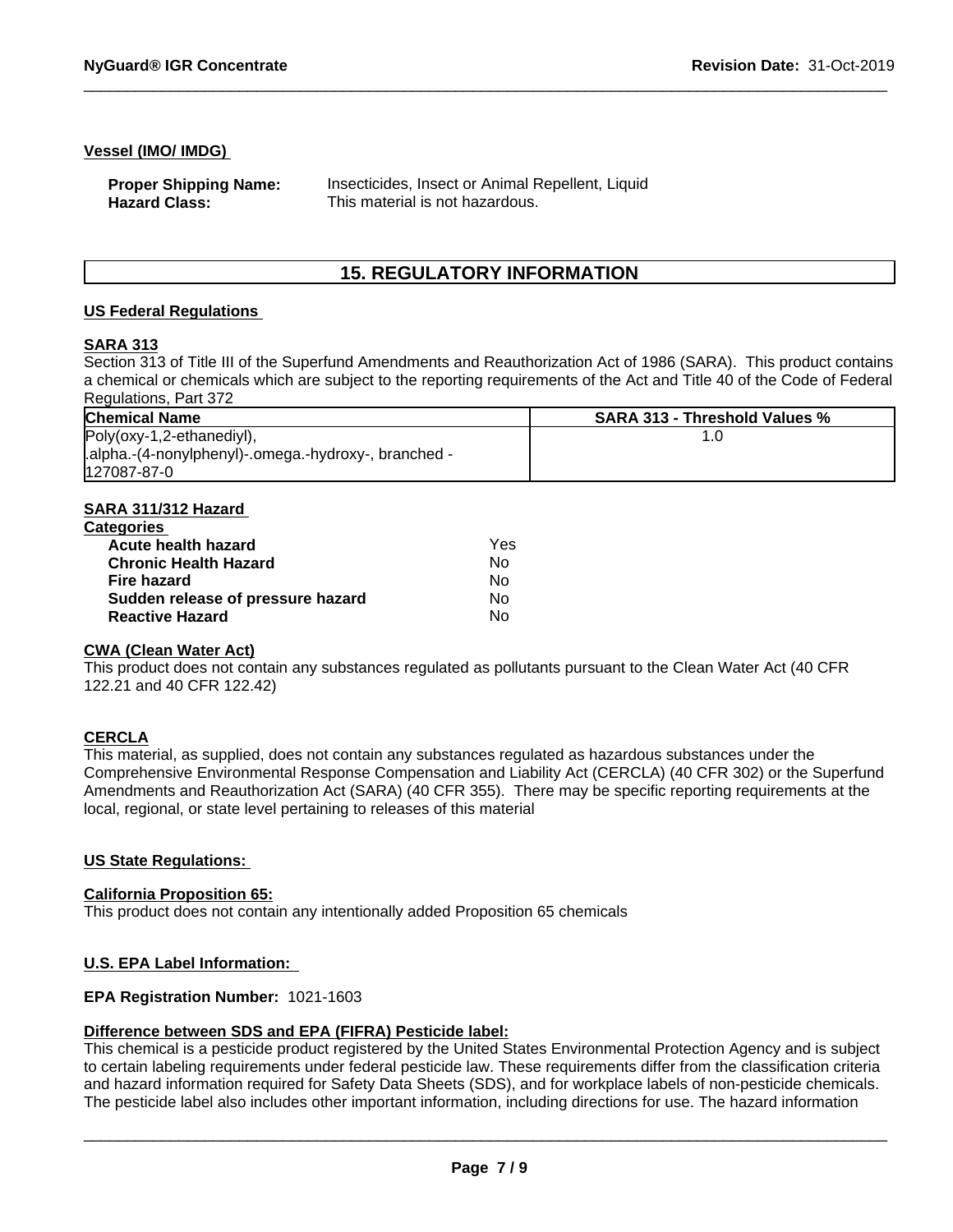required on the pesticide label is reproduced below:

Signal word: **CAUTION**

Precautionary Statements: • Causes moderate eye irritation

#### **International Inventories:**

| <b>TSCA</b>          | Complies        |
|----------------------|-----------------|
| <b>DSL/NDSL</b>      | Complies        |
| <b>EINECS/ELINCS</b> | Complies        |
| <b>ENCS</b>          | Does not comply |
| <b>IECSC</b>         | Does not comply |
| <b>KECL</b>          | Does not comply |
| <b>PICCS</b>         | Does not comply |
| <b>AICS</b>          | Does not comply |

**Legend:** 

**TSCA** - United States Toxic Substances Control Act Section 8(b) Inventory

**DSL/NDSL** - Canadian Domestic Substances List/Non-Domestic Substances List

**EINECS/ELINCS** - European Inventory of Existing Chemical Substances/European List of Notified Chemical **Substances** 

**ENCS** - Japan Existing and New Chemical Substances

**IECSC** - China Inventory of Existing Chemical Substances

**KECL** - Korean Existing and Evaluated Chemical Substances

**PICCS** - Philippines Inventory of Chemicals and Chemical Substances

**AICS** - Australian Inventory of Chemical Substances

## **16. OTHER INFORMATION, INCLUDING DATE OF PREPARATION OF THE LAST REVISION**

| <b>NFPA</b> | <b>Health hazards 2</b> | <b>Flammability 1</b> | <b>Instability 0</b>      | <b>Physical and</b><br><b>Chemical Properties</b> |
|-------------|-------------------------|-----------------------|---------------------------|---------------------------------------------------|
| <b>HMIS</b> | <b>Health hazards 2</b> | <b>Flammability</b>   | <b>Physical hazards</b> 0 | <b>Personal protection</b>                        |

*Chronic Hazard Star Legend \* = Chronic Health Hazard*

| <b>Issue Date:</b><br>31-Oct-2019          | <b>Revision Date:</b><br>31-Oct-2019                                                                                                                                                                                                                                                                                                                                                                                                                                                                                                                                                                                                                                                                                                                                                               | <b>Revision Note:</b><br>- SDS sections updated<br>- 1<br>$-14$<br>- 16 |
|--------------------------------------------|----------------------------------------------------------------------------------------------------------------------------------------------------------------------------------------------------------------------------------------------------------------------------------------------------------------------------------------------------------------------------------------------------------------------------------------------------------------------------------------------------------------------------------------------------------------------------------------------------------------------------------------------------------------------------------------------------------------------------------------------------------------------------------------------------|-------------------------------------------------------------------------|
| <b>SDS Prepared By:</b><br>e-Mail Address: | Troy Azzivitto, MGK® Chemistry Department.<br>mgk-sds@mgk.com                                                                                                                                                                                                                                                                                                                                                                                                                                                                                                                                                                                                                                                                                                                                      |                                                                         |
| Disclaimer:                                | The information provided in this Safety Data Sheet (SDS) is provided in good faith<br>and believed to be accurate at the time of preparation of the SDS. However, to the<br>extent consistent with applicable law, MGK® and its subsidiaries or affiliates<br>extend no warranties, make no representations, and assume no responsibility as<br>to the accuracy, suitability, or completeness of such information. Additionally, to<br>the extent consistent with applicable law, neither MGK® nor any of its subsidiaries<br>or affiliates represents or guarantees that this information or product may be used<br>without infringing the intellectual property rights of others. Except to the extent a<br>particular use and particular information are expressly stated on the product label, |                                                                         |